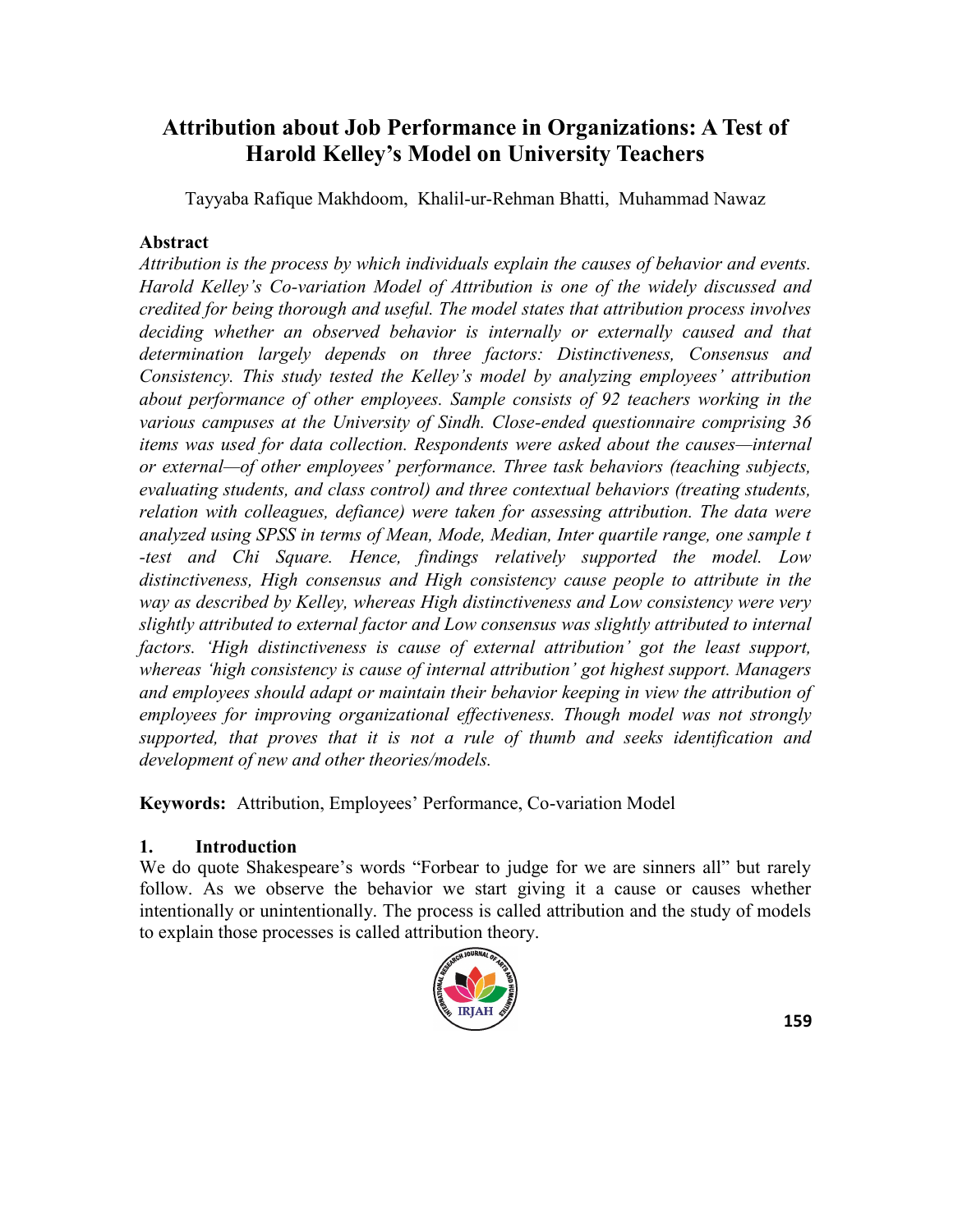Attribution theory is the study of the causal explanations that a perceiver gives to events by using particular information available to them. It analyzes what information is accessed and how judgment is formed by combining that (Fiske & Taylor, 1991).

Attributions play vital role in organizations because they influence most of the actions and decisions in workplaces. For example if an employee comes late to work the observer—boss or colleague—will not find a external reason like traffic jam or bad weather conditions behind that unless all other employees also reach late to work that is because of high consensus. If an employee have been involving in conflict and grumbles all the time he/she may not be justified for being disturbed from surroundings like unavailability of resources or un-conducive behavior of colleagues because of high consistency in his/her behavior and tend to get a judgment that his/her personal traits responsible for that. If an employee works very well on machine A, better on machine B and worst on machine C, he/she can neither be labeled as efficient worker nor be unskilled because of distinctiveness in his/her behavior machines' functionality or time may be blamed.

This study analyzed the attribution of an employee about the performance of other employees' job performance. Motowidlo, Borman, and Schmidt (1997) defined job performance as the total expected worth of employees' behaviors executed over the set period of time (Performance is classified into Task Performance and contextual performance.

Tasks performance is composed of actions that transform raw resources into goods and services, these actions are usually part of job descriptions. Contextual Performance is based on activities which enhance the overall efficiency through aiding the social and psychological environment of the workplace (Borman & Motowidlo, 1993). Employees' behavior may be favorable or unfavorable for organization; however the effects of employee behaviors are seldom appraised so their worth is merely anticipated (Bullock, 2013).

The task behavior of university teacher ranges from how subjects are taught by them, how they evaluate students and how effectively they control class, while contextual behaviors of university teacher can be how do they deal students, what relation they have with their colleagues and their deviant workplace behavior that can be defiance and violation of norms. For knowing employee's attribution about other employees, three task behaviors (teaching subjects, evaluating students, and class control) and three contextual behaviors (treating students, relation with peers, defiance) were used to take the opinions of respondents in this study.

#### **1.1 Background of the Study**

People interpret behavior with reference to its reasons and that interpretations contribute a lot in reacting to the behavior (Kelley & Michela, 1980). There are many attribution theories, various psychologists and scholars suggested theoretical models of attribution, the models have been analyzed in research studies. Fritz Heider (1958) termed people "naive psychologists" who seek to find relationship between cause  $\&$  effect as they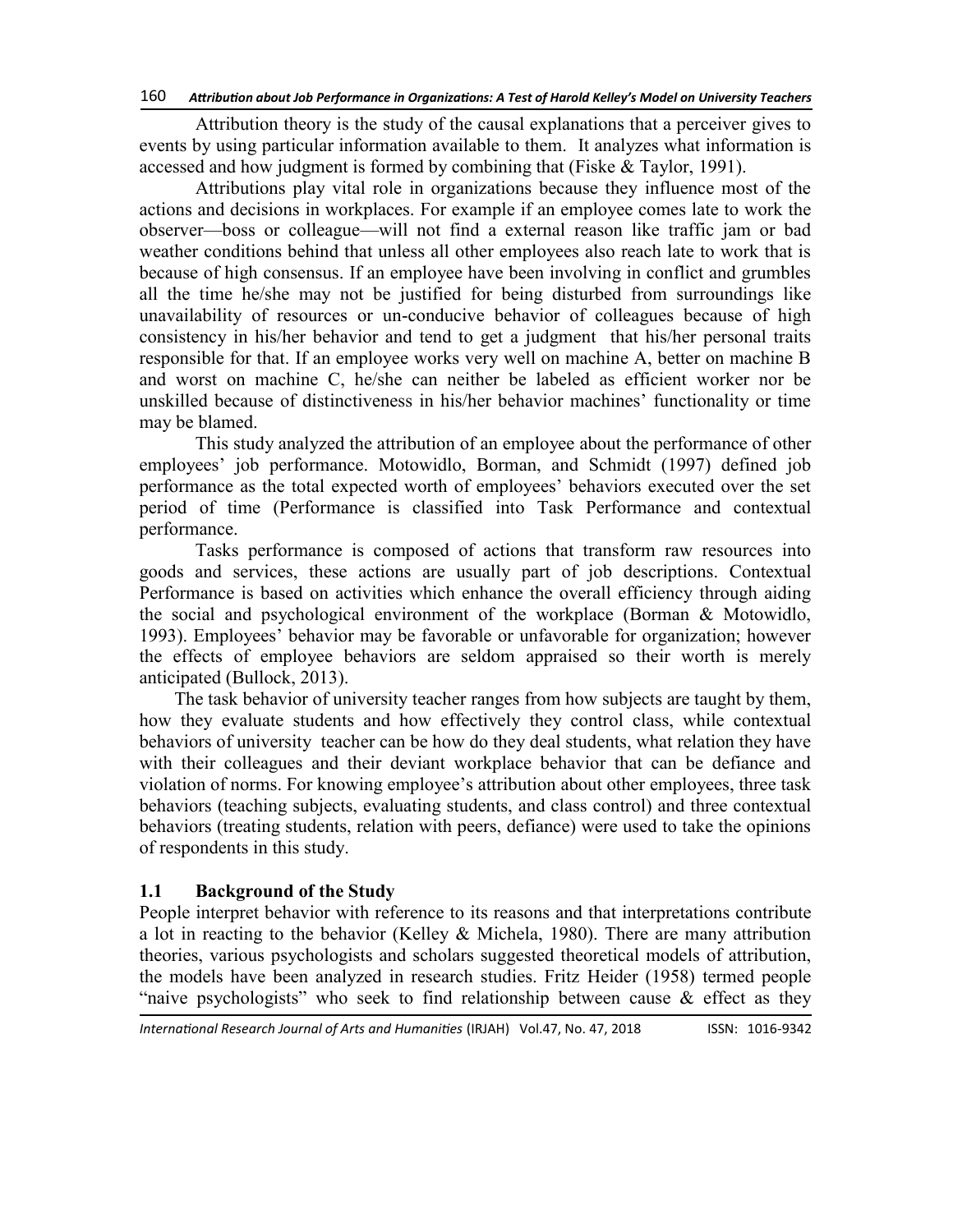perceive the behavior. He distinguished between two general categories of explanation, internal and external. Failure and success are attributed internally or externally subject to who is being judged. It is also named common sense psychology.

Jones and Davis (1965) presented the correspondence interference theory which says that people are attentive towards intentional behavior and try to trace individual's personal characteristics from the behavioral evidence. The term correspondent inference refer to an occasion when an observer interpret whether an individual's behavior is similar to and correlates with his/her personality or not.

Later in 1971 [Bernard Weiner](http://en.wikipedia.org/wiki/Bernard_Weiner) proposed that here is a strong relationship between self-concept and achievement. An individual's perceptions or attributions regarding success or failure at an activity determines how much efforts will be put by the individual in activities in the future. Achievement can be attributed to 1) effort, 2) ability, 3) level of task difficulty, or 4) luck. Weiner's theory includes a model with three causal dimensions: locus of control (internal and external), stability (stable or unstable), and controllability (controllable and uncontrollable). Stability attributions affect individual's predictions about the future; controllability attributions affect individual's persistence on task; locus of control attributions affect emotional responses to success and failure emotional reactions are directly proportionate to individual attributes his/her behavior to conscious control (Martinko & Thomson, 1998).

This study attempts to assess the implication of Kelley's co-variation model in organization. In 1967, Harold Kelley proposed a tripartite attribution cube. Which is credited for being one of the most thorough and useful model at the time but also blamed for being oversimplified model of attribution. Kelley considered people as ingenuous scientists who evaluate the world in a normal manner. Kelley (1967) proposed that "The effect is attributed to that condition which is present when the effect is present and which is absent when the effect is absent" (p. 194). His model suggests that an outcome is attributed to the one of its possible reasons with which, over time, it co-varies" (Kelley, 1973, p.108).The term co-variation denotes that people observe behaviors at several times and in various situations, and can identify and recognize the co-variation of that outcome and its reasons. Co-variation principle holds that the reason of an occurrence must be existing when the occurrence takes place and missing when the occurrence does not take place (Nottage, 2015).

#### **1.2 Study objective**

The study sought to test Kelley's Co-variation Model in real organizational environment. And provided some valuable recommendations for future action for improving organizational effectiveness

It will add empirical evidence to mainstream literature on "Attribution Theory" and identifies several interesting directions for future research.

#### **1.3 Significance of the study**

Kelley's co-variation model of Attribution is included in courses of Business Studies and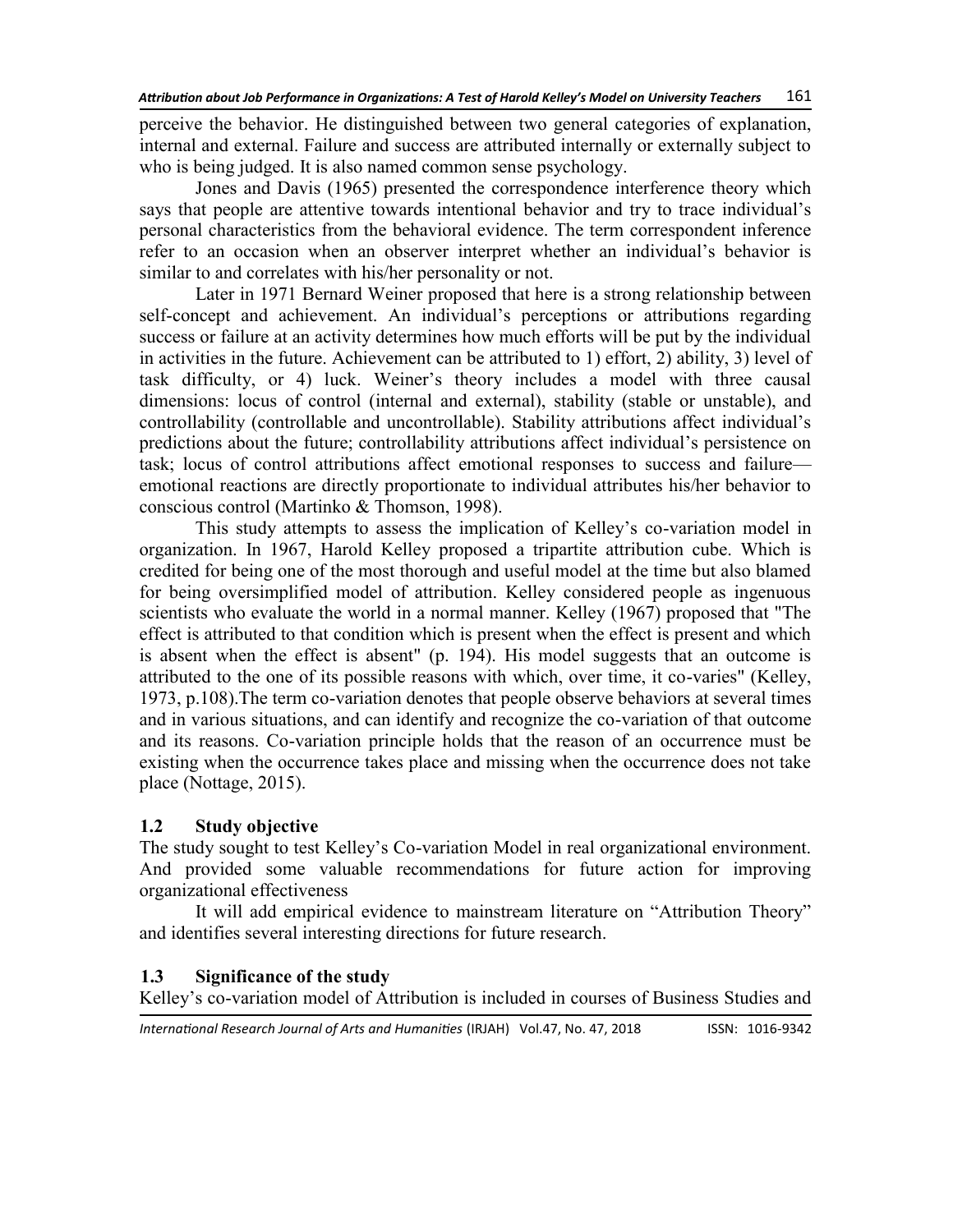Management Sciences disciplines. Its practical implication is need to be tested rather just teaching the students what other researchers proposed. Findings will help management and employees to maintain and improve their behavior in organizations and achieving their personal goals along with organizational goals.

The study's population is university teachers and required changes in them is immensely important for educational and professional development of youngsters and the country at large.

# **2. Attribution**

Attribution process is a perceptual activity, helps in interpreting the world around us. It involves the decision of whether an observed behavior or event is mainly caused by internal or external factors. Internal factors are that found in person, like individual's ability or motivation. People make judgment that an employee performs a task badly because he/she don't have required ability or motivation. External factors are fond in the environment, like availability of absence of resources, somebody's favor or fortune. People may judge a person's failure to accomplish a task because of insufficient resource availability, and that will be external attribution.

There are some tendencies found by attribution research which distort one's view of behavior. If an employee is unable to achieve a sales target it is more likely that a perceiver will attribute it to that employee's inability or laziness but if an employee successfully achieve a target a perceiver tends to find several external factors like high demand in market, availability of resources for accomplishment of that task, it is called fundamental attribution error.

There is a significant difference between attributions that is made by people about the causes of their own behavior is more likely to be affected by the positivity or negativity of the outcome. Credit for success is taken by attributing it to personal qualities or efforts whereas failure is attributed to external factors, this behavior is called the self-serving bias. If someone could not pass an interview he/she attribute it to nepotism, injustice or task difficulty, whereas whenever successfully pass an interview mostly it is attributed one's own hard work, intelligence and expertise(Vecchio, 1987).

#### **3. Literature review**

Mc Arthur (1972) investigated Kelley's attribution theory with questionnaire that were filled out by87 male undergraduates. The results supported the model but found out that consensus information is not as much used as compared to consistency and distinctiveness. Zuckerman (1978) argued on another aspect while distinguishing between voluntary behavior and non voluntary behavior, he concluded that the variables in Kelley's model have less clear impact on the attribution of behavior that is volunteer rather than the non volunteer.

Over the years, Kelley's co-variation model has been tested empirically and appeared to receive reasonable support. Gerard (1963) and Misra (1973) concluded that a person's consistency in experience promoted independence from social comparison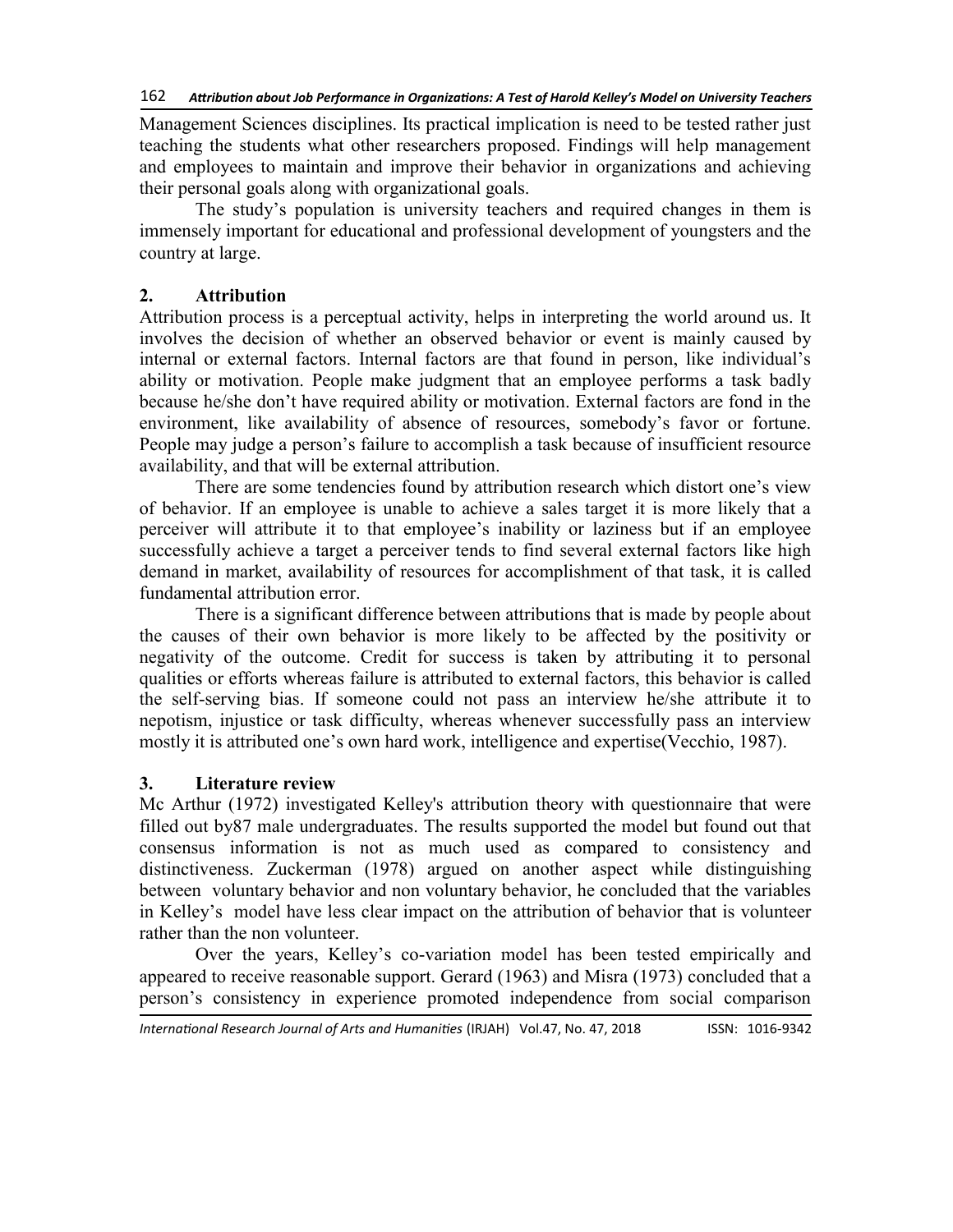information. Nisbett & Borgida (1975) argued against consensus which doesn't affect attribution. They conducted an experiment on subjects that were given read scenario but results of that experiment did not support the expectation: the consensus information had no effect on attribution. Himmelfarb (1972)'s experiment made an important point that a person's inconsistent behavior is attributed not to him but is attributed to external factors. While consistency in other persons' characterizations of an actor carries more weight if they are based on observations in dissimilar situations as compared to similar ones.

Försterling's (1992) examination concluded that causes were rated as increasingly important for an effect inasmuch as the variation attributable to the respective cause increased and the variation due to the alternative cause decreased. Sutton and McClure (2001) also supports the model by examining the preferences for motivating factors and enabling factors as reasons of intentional actions. It concluded Causes that co-varied with actions were preferred explanations, on the other hand, motivating factors are generally preferred to enabling factors in the goal-based view.

Malle (2011) states Kelley's (1967) paper is deemed the first systematic work on attribution theory in social psychology but it is not at all useful as a method to give explanation of intentional actions, though it may help explain unintentional action, whereas co-variation assessment is used far less than has been commonly assumed. Nottage (2015) conducted a laboratory test on subjects by telling them different conditions and his findings supports the model, and state that majority of people use Kelley's model. As 84% responses of simple problem and 92% of complex responses used the model. Nottage also criticized the model for lack of consideration on selfserving bias, actor-observer differences and false consensus effect, and unrealistic optimism of individual. Other empirical studies has also highlighted problem with it, as it did not include the fundamental attribution error (Ross,Greene, & House, 1977).

Beatie and Anderson (1995) concluded that information variables distinctiveness, consistency and consensus—are not required for every situation, it further posed a question that in the absence of information about the 'information variables' what the observer will attribute if the model is so prevalent. He also criticized for its absence of self-esteem and importance of culture in attribution process.

#### **4. Theoretical framework**

Co-variation Principle describes people attribute a behavior to either internal causes (their disposition) or to external causes (the situation), the model suggested the representation of cognitive process by a 2 x 2 x 2 analysis of variance framework. People process and combine the three sources of information for purposes of making a causal judgment.

- 1) Does the person behave this way in different situations?
- 2) Do other people behave this way?
- 3) Does the person always behave this way under similar circumstances?
	- $\bullet$  Behavior Co-occurs with the Situation = External Attribution
	- Behavior Co-occurs with the Person = Internal Attribution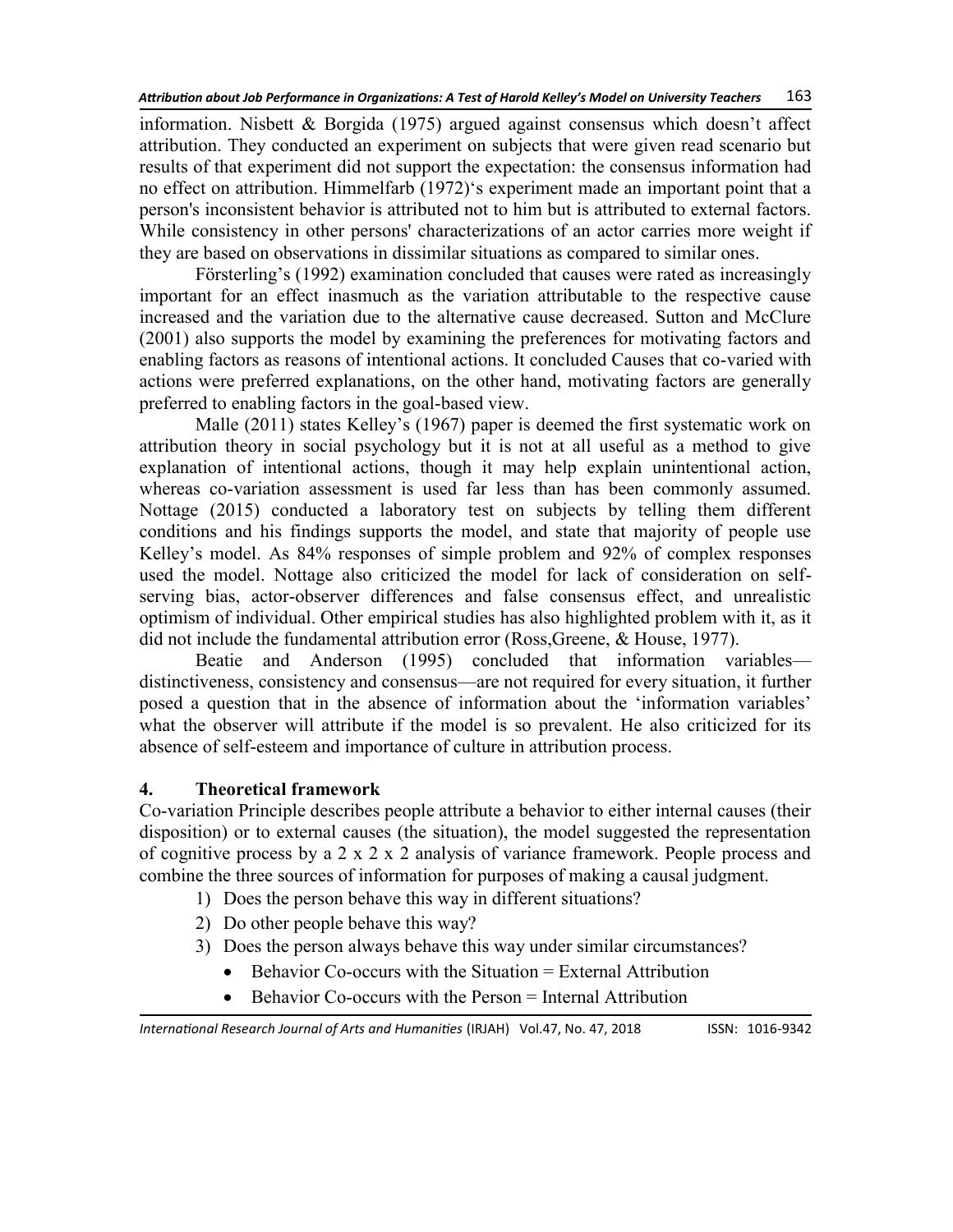Three kinds of evidences are considered by people while observing behavior, which are also called information variables.

- **4.1 Distinctiveness**: the extent to which the person behaves in different way in different situations or to different stimuli. E.g. Nasir teaches only one subject badly and he teaches other subjects well his behavior is high in distinctiveness, observer will conclude that there is problem in that particular subject. If he teaches all subjects badly, distinctiveness is low, consequently observer will attribute it to Nasir's internal factors.
- **4.2 Consensus**: the extent to which other people behave in the same way in a similar situation. If Nasir teaches a particular subject badly and other teachers also teach it badly, consensus is high in Nasir's behavior, observer will conclude a problem in subject. If only Nasir teaches badly but other teachers teach well, consensus is low and Nasir will be blamed internally.
- **4.3 Consistency**: the extent to which the person behaves like this every time the situation occurs. If Nasir has always been teaching subjects badly, consistency is high, and observer will conclude some problem in Nasir. If he sometimes teaches badly but sometimes he teaches well, consistency is low and observer will attribute it to external factors.
	- Low Distinctiveness, Low Consensus, and High Consistency = Internal Attributions
	- High Distinctiveness, High Consensus, and Low Consistency = External Attributions



# **5. The Model**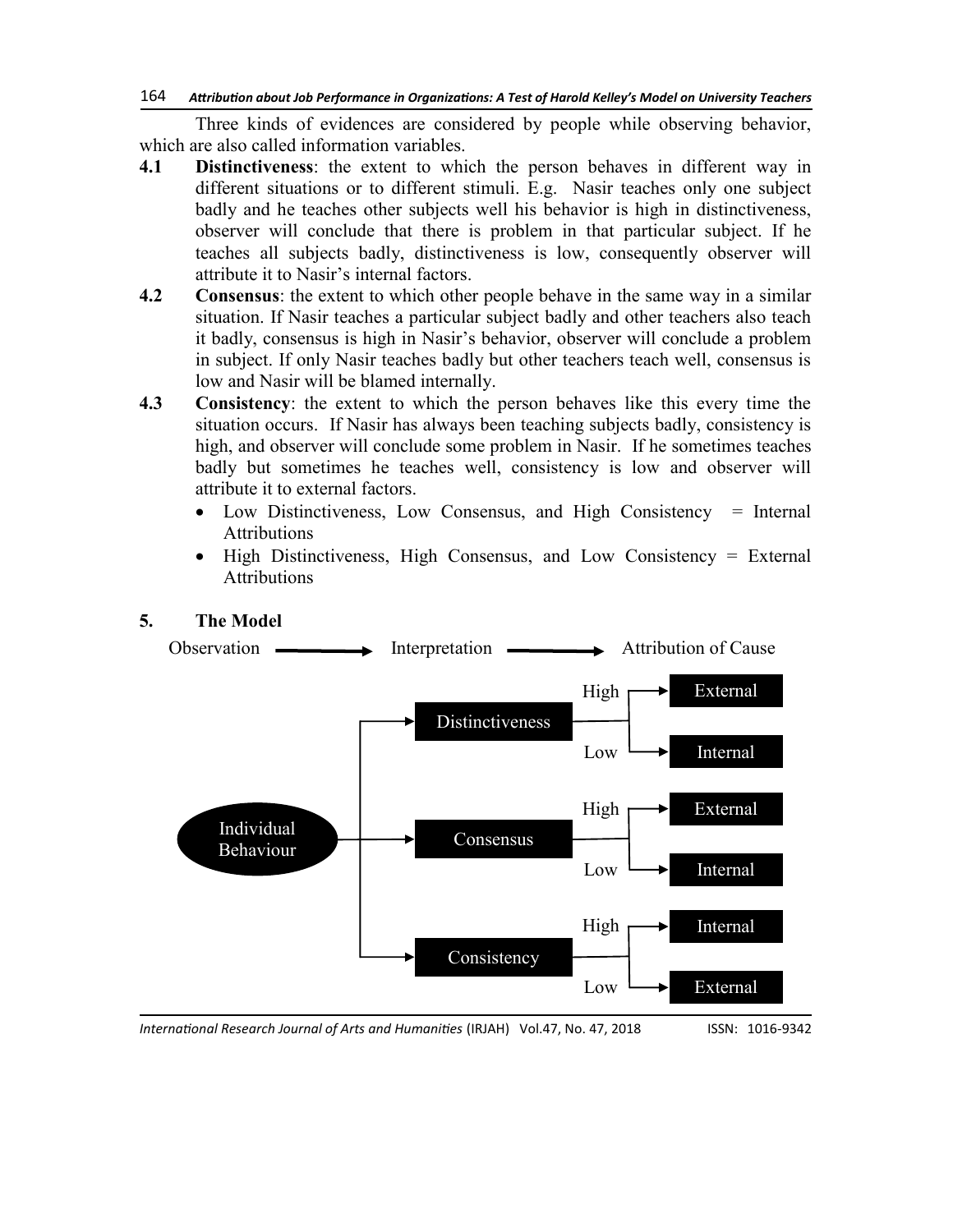#### **6. Hypotheses**

- H1. Low distinctiveness is a significant cause of internal attribution.
- H2. High distinctiveness is a significant cause of external attribution.
- H3. Low consensus is a significant cause of internal attribution.
- H4. High consensus is a significant cause of external attribution.
- H5. Low consistency is a significant cause of external attribution.
- H6. High consistency is a significant cause of internal attribution.

#### **7. Research methodology**

#### **7.1 Sample**

This is a descriptive, cross-sectional study. Teachers of The University of Sindh Jamshoro were chosen as respondents by simple random sampling technique. Total 130 questionnaires were distributed out of that only 92 were received, which is 71 percent response rate and acceptable in social sciences.

# **7.2 Instrument**

Self-administered Close-ended questionnaire was used for data collection. Before distributing questionnaire to complete sample its reliability was also tested for 20 respondents and Cronbach's Alpha test gives 0.738 reliability. Respondents were asked about the causes of other employees' performance. Three task behaviors (teaching subjects, evaluating students, and class control) and three contextual behaviors (treating students, relation with peers, defiance) were taken for assessing attribution. The questionnaire comprised 36 items; the items were statements about behavior of other employee e.g. "A teacher in your organization teaches all subjects well because he/she is competent". They were instructed that while reading each statement they should relate any of the teacher in their organization that matches with it and if any situation is not applicable to anyone then just suppose the case.

Six statements were given for each six behaviors mentioned above. Three constructs distinctiveness, consensus and consistency of Kelley's model carry12 statements followed by causes of behavior either internal or external. The questionnaire was designed according to the assertion of Kelley's co-variation model—by giving internal causes to low distinctiveness, low consensus and high consistency whereas external causes to high distinctiveness, high consensus and low consistency. Respondents were required to show their degree of agreement or disagreement with the statements on five point Likert scale from 1=strongly disagree to 5=strongly agree. Stronger the agreement with the statements in the questionnaire stronger the support to the model.

# **8. Data analysis and discussion**

The grand mean of Likert items is 3.2811 that is slightly towards agreement, which shows people do attribute according to Kelley's Model. Cronbach's alpha test shows 0.757 reliability of the collected data. One sample t-test was also calculated that provided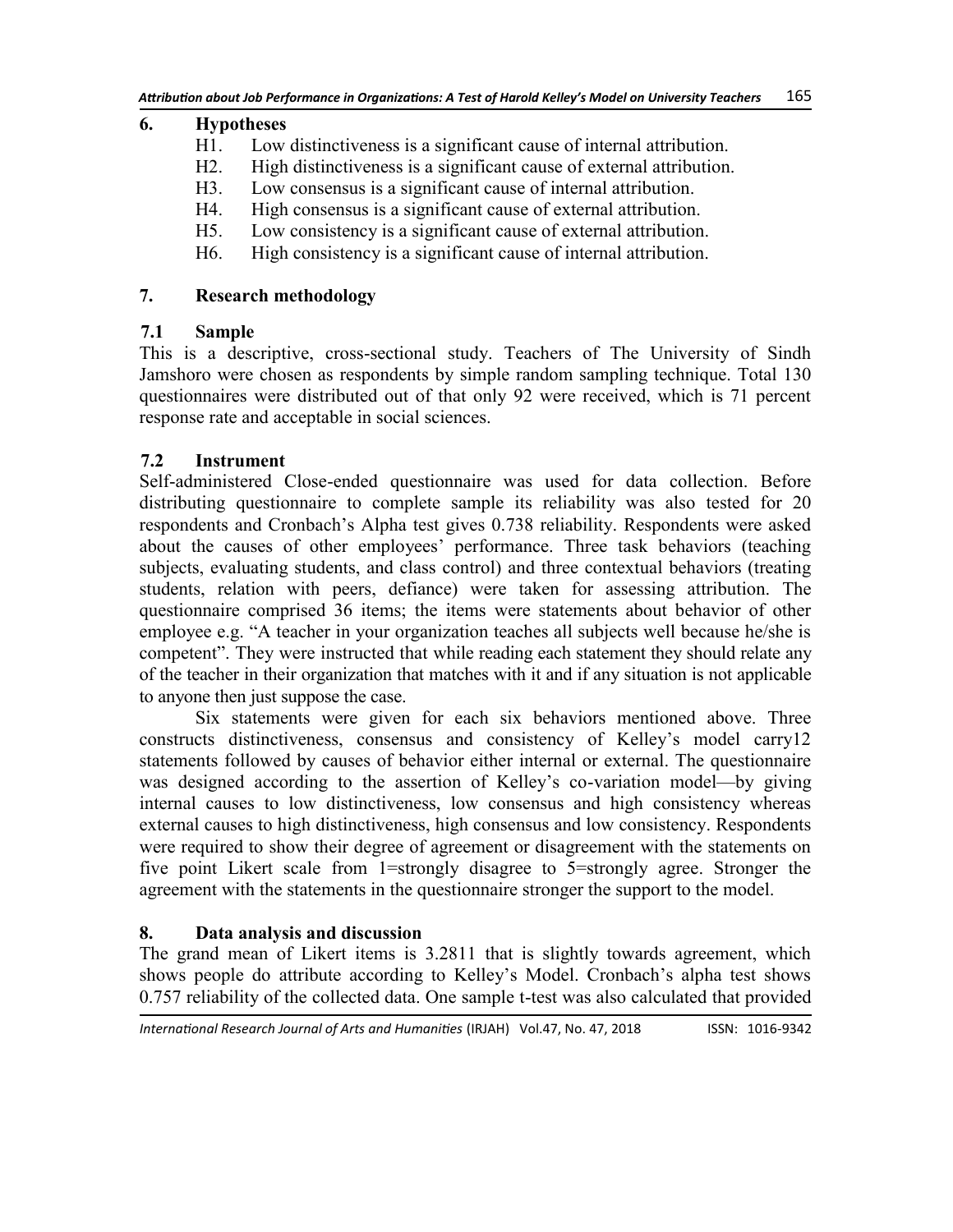Mean of all the variables towards agreement Mean >3 which implies model is relatively supported indicated by Table 1.

|                             | N  | Mean   | Std. Deviation | Std. Error Mean |
|-----------------------------|----|--------|----------------|-----------------|
| Low Distinctiveness         | 92 | 3.4547 | .60578         | .06316          |
| <b>High Distinctiveness</b> | 92 | 3.0851 | .59119         | .06164          |
| Low Consensus               | 92 | 3.1739 | .45015         | .04693          |
| <b>High Consensus</b>       | 92 | 3.3025 | .63232         | .06592          |
| Low Consistency             | 92 | 3.1178 | .61152         | .06376          |
| <b>High Consistency</b>     | 92 | 3.5525 | .56068         | .05846          |

**Table 1.** *One-Sample Statistics*

The one sample t-test also gave significant P value< .05 except two variables high distinctiveness and low consistency. Which means that it is rejected that the difference between observed sample mean and hypothetical mean is due to a coincidence arising from random sampling. So the difference is statistically significant, and conclude instead that the population has a different mean than the hypothetical value entered. Table 2 exhibits the results.

| Test Value $=$ 3            |       |    |                   |                    |          |                                                 |  |  |  |  |
|-----------------------------|-------|----|-------------------|--------------------|----------|-------------------------------------------------|--|--|--|--|
|                             | t     | df | $Sig. (2-tailed)$ | Mean<br>Difference |          | 95% Confidence<br>Interval of the<br>Difference |  |  |  |  |
|                             |       |    |                   |                    | Lower    | Upper                                           |  |  |  |  |
| Low Distinctiveness         | 7.200 | 91 | .000              | .45471             | .3293    | .5802                                           |  |  |  |  |
| <b>High Distinctiveness</b> | 1.381 | 91 | .171              | .08514             | $-.0373$ | .2076                                           |  |  |  |  |
| Low Consensus               | 3.706 | 91 | .000              | .17391             | .0807    | .2671                                           |  |  |  |  |
| <b>High Consensus</b>       | 4.589 | 91 | .000              | .30254             | .1716    | .4335                                           |  |  |  |  |
| Low Consistency             | 1.847 | 91 | .068              | .11775             | $-.0089$ | .2444                                           |  |  |  |  |
| <b>High Consistency</b>     | 9.452 | 91 | .000              | .55254             | .4364    | .6687                                           |  |  |  |  |

**Table 2.** *One-Sample Test*

Non parametric test Chi-Square (Goodness of fit test) was also performed that rejected all null hypotheses, Table 3 indicates it. For all the stated hypotheses  $H_1$ ,  $H_2$ ,  $H_3$ ,  $H_4$ ,  $H_5$  and  $H_6$ , it gives statistically significant:  $\chi^2(2) = 34.848$ , 48.870, 51.283, 30.609, 36.478 and 43.435 respectively with  $p < .005$ .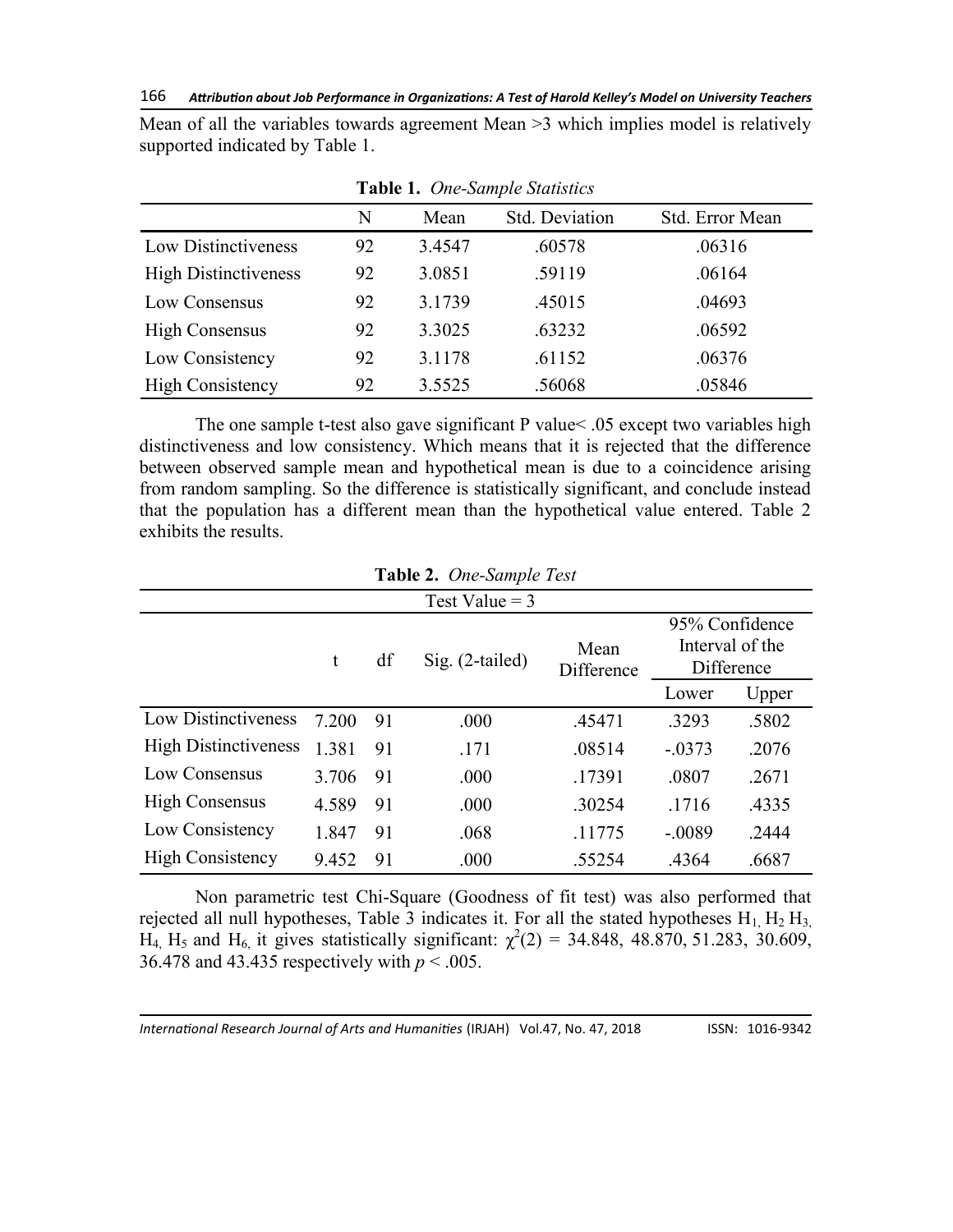*Attribution about Job Performance in Organizations: A Test of Harold Kelley's Model on University Teachers* 167

| <b>Table 3.</b> <i>Chi Square Test</i> |          |        |                     |        |                                   |        |  |  |  |  |
|----------------------------------------|----------|--------|---------------------|--------|-----------------------------------|--------|--|--|--|--|
|                                        | Low      | High   | Low                 | High   | Low                               | High   |  |  |  |  |
|                                        | Distinct |        | Distinct. Consensus |        | Consensus Consistency Consistency |        |  |  |  |  |
| Chi-Square                             | 34.848   | 48.870 | 51.283              | 30.609 | 36.478                            | 43.435 |  |  |  |  |
| df                                     | 14       | 15     | 12                  | 14     | 14                                | 13     |  |  |  |  |
| Asymp. Sig.                            | .002     | .000   | .000                | .006   | .001                              | .000   |  |  |  |  |

Data were analyzed using median, mode, inter-quartile range (IQR= Q3 - Q1) and percentages, since the data is nonparametric. Items related to one hypothesis are grouped together for analysis in one table.

|                    |    | Teaching<br>subjects | Evaluating<br>students | Class<br>control | Treating<br>students | Relations<br>with peers | Defiance |
|--------------------|----|----------------------|------------------------|------------------|----------------------|-------------------------|----------|
| Median             |    | 4.00                 | 2.00                   | 4.00             | 4.00                 | 4.00                    | 4.00     |
| Mode               |    | 4.00                 | 2.00                   | 4.00             | 4.00                 | 4.00                    | 4.00     |
| Percentage of mode |    | 42.4%                | 52.2%                  | 47.8%            | 45.7%                | 56.5%                   | 50.0%    |
| Percentiles        | 25 | 2.00                 | 2.00                   | 3.00             | 3.00                 | 3.00                    | 2.00     |
|                    | 50 | 4.00                 | 2.00                   | 4.00             | 4.00                 | 4.00                    | 4.00     |
|                    | 75 | 4.00                 | 4.00                   | 4.00             | 4.00                 | 4.00                    | 4.00     |

**Table 4.** *Low Distinctiveness causes Internal Attribution*

Five statements about low distinctiveness got agreement with mode and median both 4 while only one got disagreement with mode and median 2 that was about ‗evaluating students'. Statements about ‗class control', ‗treating students' and ‗relations with peers' got stronger support as their inter-quartile range is 1 only. 'Defiance'  $\&$ ‗Teaching subjects' also have mode and median 4 but inter-quartile 2.

Five statements were supported only one got disagreement. Hence the hypothesis was strongly supported. Table 4 exhibits the result.

| Teaching<br>Evaluating<br>Treating<br>Class<br>Relations<br>Defiance<br>students<br>students<br>subjects<br>control<br>with peers |        |      |      |      |      |      |       |
|-----------------------------------------------------------------------------------------------------------------------------------|--------|------|------|------|------|------|-------|
|                                                                                                                                   |        |      |      |      |      |      |       |
|                                                                                                                                   |        |      |      |      |      |      |       |
|                                                                                                                                   | Median | 3.00 | 4.00 | 3.00 | 2.00 | 3.00 | 3.00  |
| Mode<br>4.00<br>4.00<br>2.00<br>2.00<br>4.00<br>2.00                                                                              |        |      |      |      |      |      |       |
| Percentage of mode<br>30.4%<br>34.8%<br>38.0%<br>56.5%<br>43.5%                                                                   |        |      |      |      |      |      | 32.6% |
| Percentiles<br>25<br>2.00<br>4.00<br>2.00<br>2.00<br>2.00<br>2.00                                                                 |        |      |      |      |      |      |       |
| 50<br>3.00<br>3.00<br>3.00<br>4.00<br>2.00<br>3.00                                                                                |        |      |      |      |      |      |       |
| 75<br>4.00<br>4.00<br>4.00<br>4.00<br>4.00<br>4.00                                                                                |        |      |      |      |      |      |       |

**Table 5.** *High distinctiveness causes External Attribution*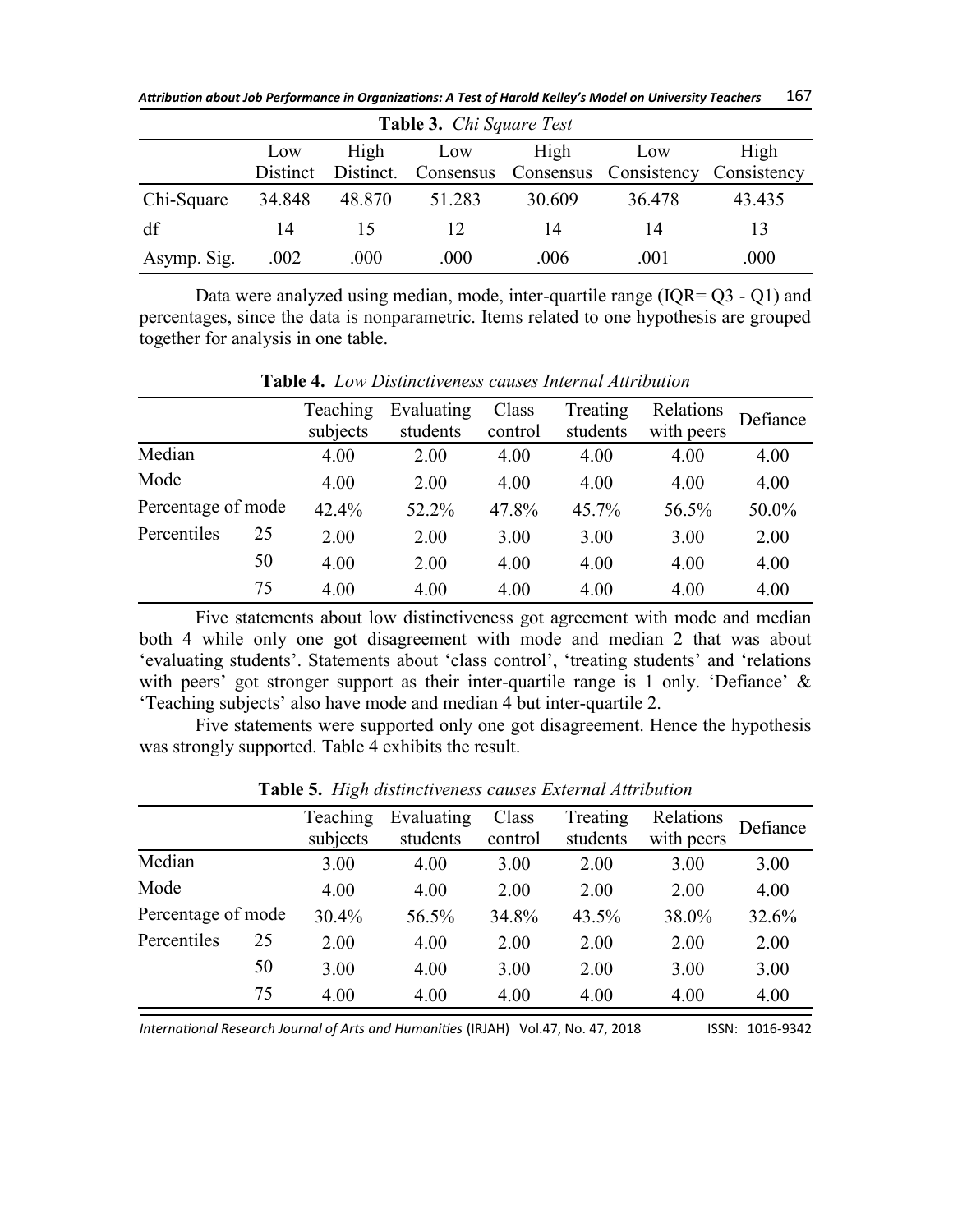#### 168 *Attribution about Job Performance in Organizations: A Test of Harold Kelley's Model on University Teachers*

Only one statement about 'evaluating students' got stronger agreement with both mode and median 4 and zero inter-quartile range while 'treating students' got stronger disagreement with mode median and inter-quartile 2. 'Teaching subjects' and 'defiance' got slight agreement with mode 4 and median 3 and inter-quartile 2. ‗Class control' and ‗relations with peers' got slight disagreement with median 3 but mode and inter-quartile of 2.

Only one statement got very strong support while two got slight support, one got stronger disagreement other two got slight disagreement. Thus the hypothesis was not significantly supported. Table 5 indicates the results.

|                    |    | Teaching<br>subjects | Evaluating<br>students | Class<br>control | Treating<br>students | Relations<br>with peers | Defiance |
|--------------------|----|----------------------|------------------------|------------------|----------------------|-------------------------|----------|
|                    |    |                      |                        |                  |                      |                         |          |
| Median             |    | 3.00                 | 2.00                   | 4.00             | 4.00                 | 4.00                    | 4.00     |
| Mode               |    | 2.00                 | 2.00                   | 4.00             | 4.00                 | 4.00                    | 4.00     |
| Percentage of mode |    | 41.3%                | 44.6%                  | 47.8%            | 41.3%                | 43.5%                   | 45.7%    |
| Percentiles        | 25 | 2.00                 | 2.00                   | 2.00             | 3.00                 | 3.00                    | 3.00     |
|                    | 50 | 3.00                 | 2.00                   | 4.00             | 4.00                 | 4.00                    | 4.00     |
|                    | 75 | 4.00                 | 4.00                   | 4.00             | 4.00                 | 4.00                    | 4.00     |

**Table 6.** *Low Consensus causes Internal Attribution*

‗Treating students', ‗relations with peers' and ‗defiance' got strong agreement with median and mode of 4 and inter-quartile 1 only. Slight agreement in 'Class control' with median and mode 4 and inter-quartile of 2 while slight disagreement on 'teaching subjects' with median of 3 and mode and inter-quartile 2. Stronger disagreement for ‗evaluating students' with median mode and inter-quartile of 2.

Three statements got strong support, one got slight support, one slight disagreement, while one got stronger disagreement. Hence the hypothesis was slightly supported. Table 6 shows the results.

| Median<br>3.00<br>4.00<br>4.00<br>3.00<br>4.00<br>Mode<br>4.00<br>4.00<br>4.00<br>4.00<br>4.00<br>Percentage of mode<br>42.4%<br>39.1%<br>41.3%<br>45.7%<br>48.9%<br>Percentiles<br>25<br>2.00<br>2.00<br>2.00<br>2.00<br>3.00<br>50<br>3.00<br>4.00<br>4.00<br>3.00<br>4.00<br>75 |  | Teaching<br>subjects | Evaluating<br>students | Class<br>control | Treating<br>students | Relations<br>with peers | Defiance |
|------------------------------------------------------------------------------------------------------------------------------------------------------------------------------------------------------------------------------------------------------------------------------------|--|----------------------|------------------------|------------------|----------------------|-------------------------|----------|
|                                                                                                                                                                                                                                                                                    |  |                      |                        |                  |                      |                         | 3.00     |
|                                                                                                                                                                                                                                                                                    |  |                      |                        |                  |                      |                         | 4.00     |
|                                                                                                                                                                                                                                                                                    |  |                      |                        |                  |                      |                         | 39.1%    |
|                                                                                                                                                                                                                                                                                    |  |                      |                        |                  |                      |                         | 2.00     |
|                                                                                                                                                                                                                                                                                    |  |                      |                        |                  |                      |                         | 3.00     |
|                                                                                                                                                                                                                                                                                    |  | 4.00                 | 4.00                   | 4.00             | 4.00                 | 4.00                    | 4.00     |

**Table 7.** *High Consensus causes External Attribution*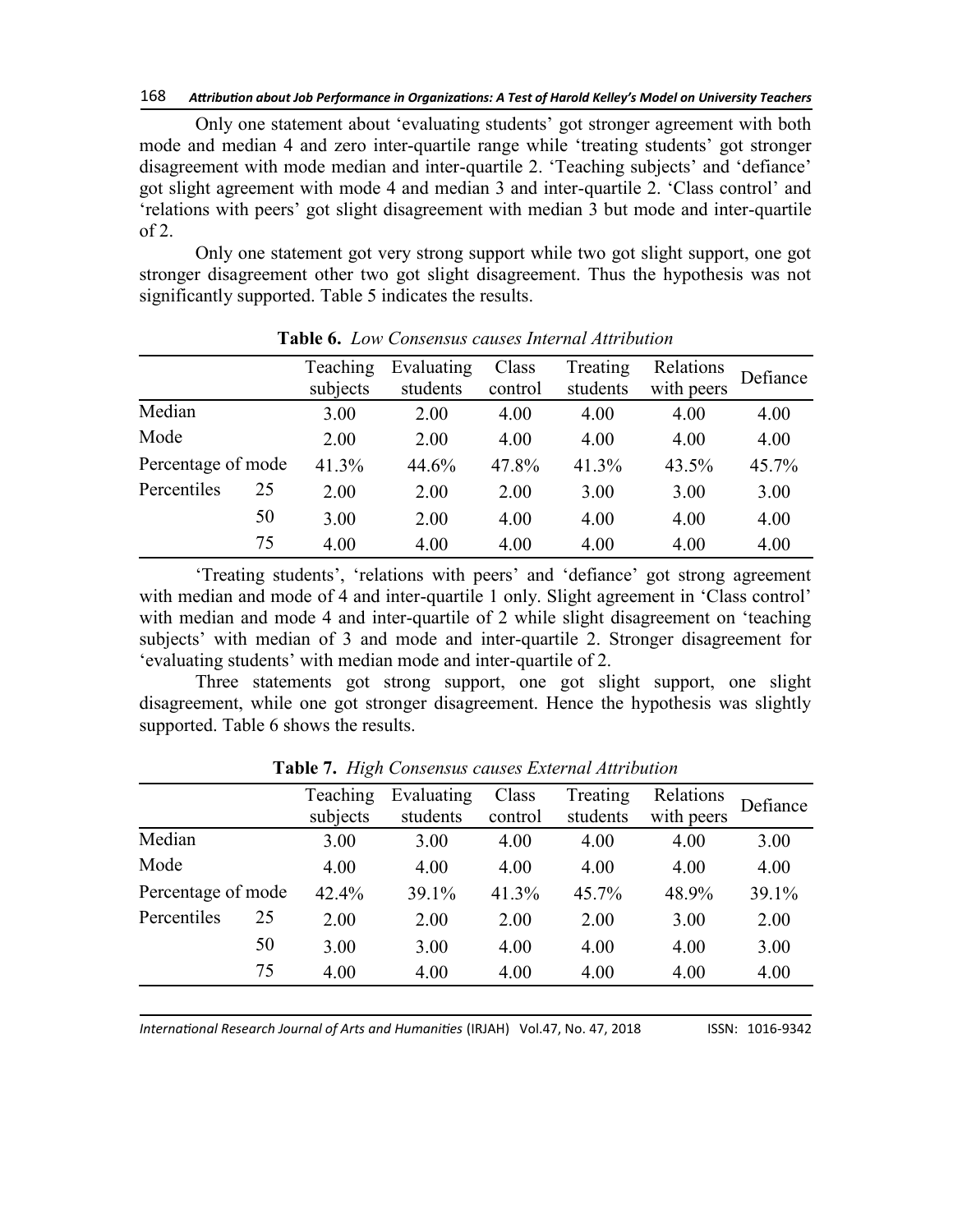Only one statement about 'relations with peers' got stronger agreement with mode and median 4 and inter-quartile 1. Slight stronger about 'class control' and 'treating students' with median and mode of 4 but inter-quartile of 2. Slight agreement about ‗teaching subjects', ‗evaluating students' and ‗defiance' with median 3, mode 4 and but inter-quartile of 2.

Only one statement was strongly supported, two were also supported and remaining three got slight support. Thus the hypothesis got significant support. The results are shown by Table 7.

|                    |    | Teaching | Evaluating | Class   | Treating | Relations  | Defiance |
|--------------------|----|----------|------------|---------|----------|------------|----------|
|                    |    | subjects | students   | control | students | with peers |          |
| Median             |    | 3.00     | 4.00       | 4.00    | 3.00     | 2.00       | 4.00     |
| Mode               |    | 2.00     | 4.00       | 4.00    | 4.00     | 2.00       | 4.00     |
| Percentage of mode |    | 33.7%    | 44.6%      | 45.7%   | 35.9%    | 37.0%      | 50.0%    |
| Percentiles        | 25 | 2.00     | 3.00       | 2.00    | 2.00     | 2.00       | 3.00     |
|                    | 50 | 3.00     | 4.00       | 4.00    | 3.00     | 2.00       | 4.00     |
|                    | 75 | 4.00     | 4.00       | 4.00    | 4.00     | 4.00       | 4.00     |

**Table 8.** *Low Consistency causes External Attribution*

Strong disagreement is found about 'relations with peers' with both median and mode of 2 and inter-quartile range of 2. Slight disagreement is found about 'teaching subjects' with median 3, mode 2 and inter-quartile 2. Stronger agreement is found about ‗evaluating students' and ‗defiance' with median and mode 4 with inter-quartile 1. Slight agreement about 'class control' with both median and mode 4 but inter-quartile 2. Very slight agreement about 'treating students' with median 3, mode 4 and inter-quartile 2.

One statement got strong disagreement. One got slight disagreement. Two were strongly supported. One was slightly supported while one got very slight support. Hence the hypothesis got slight support. Table 8 indicates the results.

|                    | Teaching<br>subjects | Evaluating<br>students | Class<br>control | Treating<br>students | Relations<br>with peers | Defiance |
|--------------------|----------------------|------------------------|------------------|----------------------|-------------------------|----------|
| Median             | 4.00                 | 3.00                   | 4.00             | 4.00                 | 4.00                    | 3.00     |
| Mode               | 4.00                 | 4.00                   | 4.00             | 4.00                 | 4.00                    | 4.00     |
| Percentage of mode | 45.7%                | 38.0%                  | 54.3%            | 58.7%                | $60.0\%$                | 42.4%    |
| Percentiles<br>25  | 3.00                 | 2.00                   | 3.00             | 3.00                 | 3.00                    | 3.00     |
| 50                 | 4.00                 | 3.00                   | 4.00             | 4.00                 | 4.00                    | 3.00     |
| 75                 | 5.00                 | 4.00                   | 4.00             | 4.00                 | 4.00                    | 4.00     |

**Table 9.** *High Consistency causes Internal Attribution*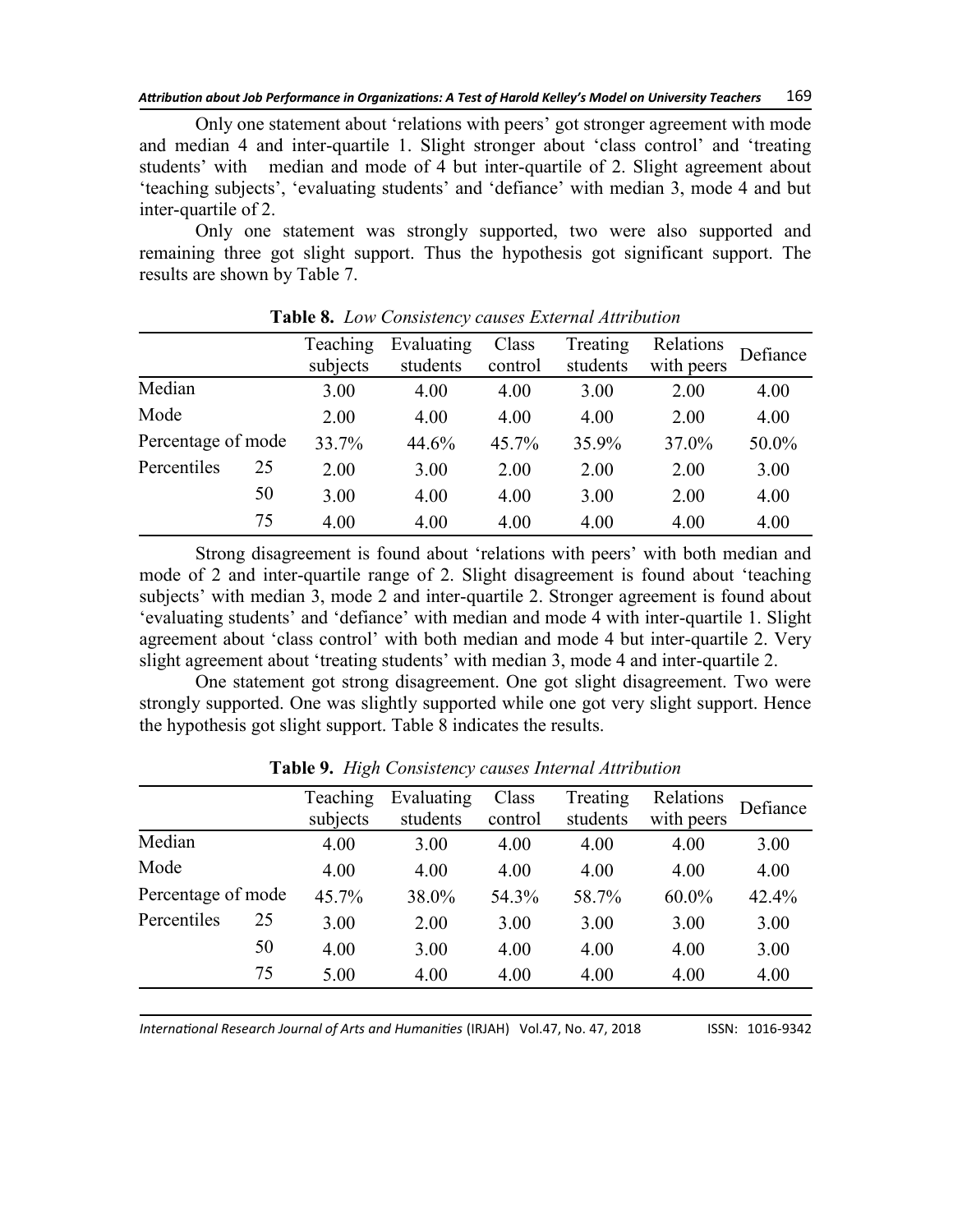Agreement is found about 'teaching subjects' with both median, mode 4 and inter -quartile 2. Strong agreement about 'class control', 'treating students' and 'relations with peers' with both median and mode 4 and inter-quartile 1. Very slight agreement about ‗evaluating student' and ‗defiance' with mode 4, but median 3 and inter-quartile 2 and 1 respectively.

Three statements were very strongly supported. One statement is slightly supported. Two got very slight support. Thus the hypothesis was very strongly supported. Table 9 exhibits the results.

#### **9. Conclusion**

Low distinctiveness, High consensus and High consistency cause people to attribute in the way as described by Kelley, as they have grand mean 3.455, 3.303 and 3.553 respectively. High distinctiveness with grand mean of 3.085and Low consistency with 3.118 were very slightly attributed to external factor which seems to be affected by fundamental attribution error. Low consensus with grand mean 3.174was less attributed internally because the behavior of colleague was compared with respondent's his/her behavior therefore is influenced by both self-serving bias and fundamental attribution error. ‗High distinctiveness is cause of external attribution' got the least support, whereas ‗high consistency is cause of internal attribution' got highest support.

The study was based on asking about causes of behavior of others therefore are likely to be affected by various cognitive biases; selective perception, stereotyping, projection, primacy, recency, halo effect, contrast effect and so on.

#### **10. Recommendations**

- People give internal cause if behavior doesn't vary from situation to situation. Managers and employees in organization should keep responding to changing situation because an undesired behavior in each situation will denote it one's trait and will mar one's image. Whereas desired behavior in each situation may cause others to be negligent and inattentive at giving feedback as they take one's desired behavior for granted.
- Employees should assimilate his/her behavior to others in the organization. High consensus with others will leave one in safe zone (as it is not weird& odd) because people see it not one's fault but something outside causing the behavior, so consensus is acceptable in objectionable behaviors e.g. grievances, protests etc. But consensus in a desired behavior may blur one's behavior and make it general which may not get noticed or acknowledged.
- ◆ Behavior should not be frequently changed—if it is approving or acceptable—as a consistent behavior is considered one's personality trait. A desired consistent behavior will help employee to be in good books of authorities and colleagues. On the other hand an undesired behavior will not make people think about something in surrounding is causing it but they will label the person an unpleasant person because of behavior's consistency.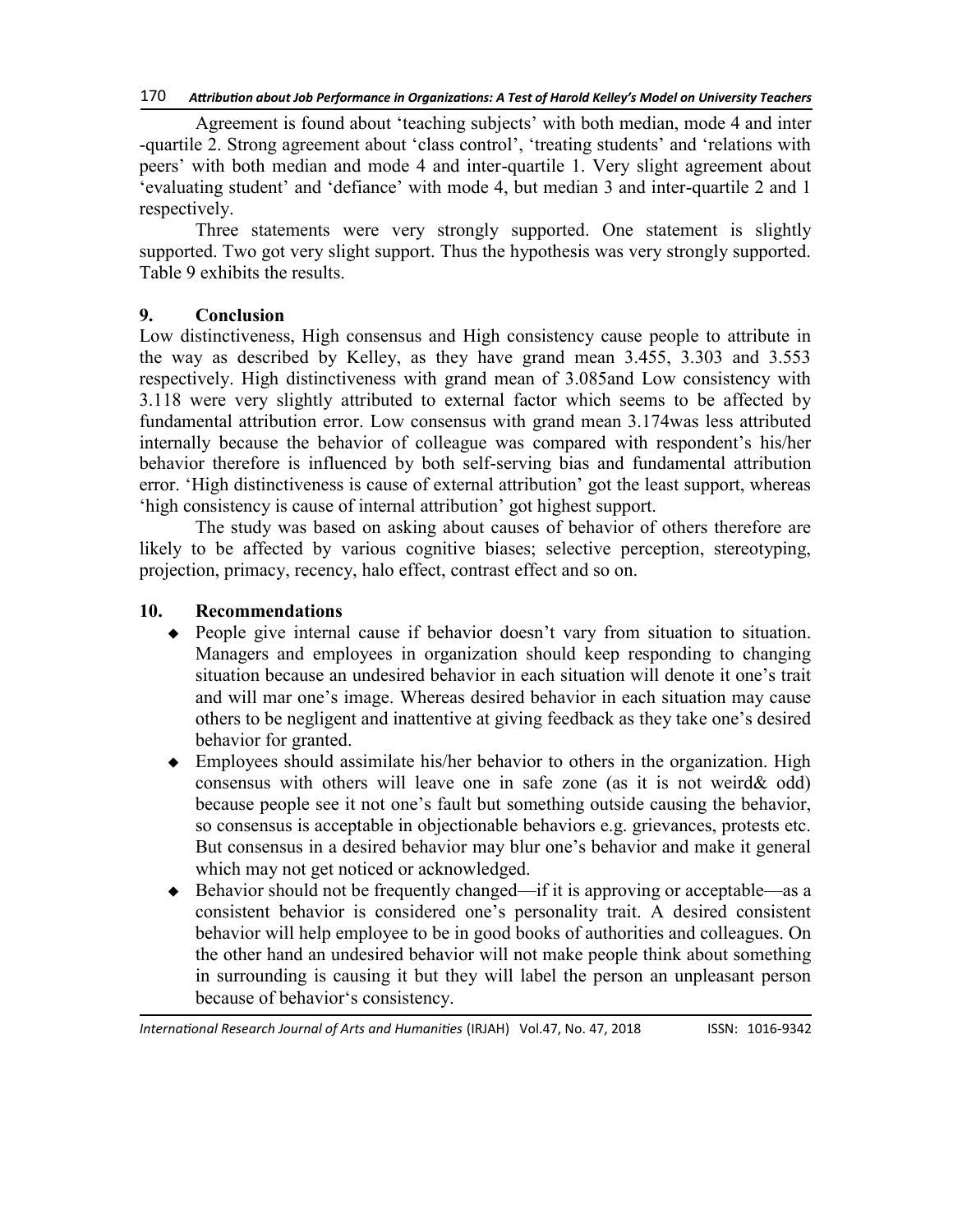- Though the model was slightly supported therefore employees should be aware about which behavior is spoiling their image in organization and which behavior pattern is acceptable one as people in organization attribute in a certain way.
- The model was not strongly supported therefore organizations and academia should determine the adequate model of attribution.

#### **11. Areas of Further Research**

- A study based on qualitative methods should be conducted for testing the Kelley's model as respondents can freely attribute and their causes can be identified.
- An experiment can also be conducted on employees as subjects, after collecting information about the behavioral tendencies of other employees in organization and then telling the subjects about the behavior of employees whose data was collected earlier and ask them to give reason to that behaviors. The actual attribution can be known rather having supposition.

# **References**

- **Beattie, G., & Anderson, I. (1995).** Questioning attribution theory: Are Kelley's dimensions spontaneously requested?. *Semiotica*, *103*(3-4), 277-290.
- **Borman, W., & Motowidlo, S. (1993).** Expanding the criterion domain to include elements of contextual performance. In N. Schmitt & W. Borman (Eds.), Personnel selection in organizations (pp. 71-98). San Fransisco, CA: Jossey-Bass.
- **Bullock, R. (2013).** *Job Performance Defined*. Retrieved 05 16, 2015, from Consulting Cafe: [http://www.consultingcafe.com/articles.](http://www.consultingcafe.com/articles)
- **Försterling, F. (1992).** The Kelley model as an analysis of variance analogy: How far can it be taken?. *Journal of Experimental Social Psychology*, *28*(5), 475-490.
- **Gerard, H. B. 1963.** Emotional uncertainty and social comparison. J. Abnorm. Soc. Psycho!. 66:568-73.
- **Himmelfarb, S. (1972).** Integration and attribution theories in personality impression formation. J. Pers. Soc. Psychol. 23:309-13.
- **Kassin, Fein, Markus (2010).** *Social Psychology* (Eighth International ed.). Wadsworth: Cengage Learning. Retrieved 13/05/2015 from http:/[/webspace.ship.edu/](http://webspace.ship.edu/ambart/Psy_220/attributionol.htm) [ambart/Psy\\_220/attributionol.html](http://webspace.ship.edu/ambart/Psy_220/attributionol.htm).
- **Kelley, H. H. (1967).** Attribution theory in social psychology. In D. Levine (ed.), *Nebraska Symposium on Motivation* (Volume 15, pp. 192-238). Lincoln: University of Nebraska Press.
- **Kelley, H. H. (1973).** The process of causal attribution. *American Psychologist*, 28 (2), 107-128.